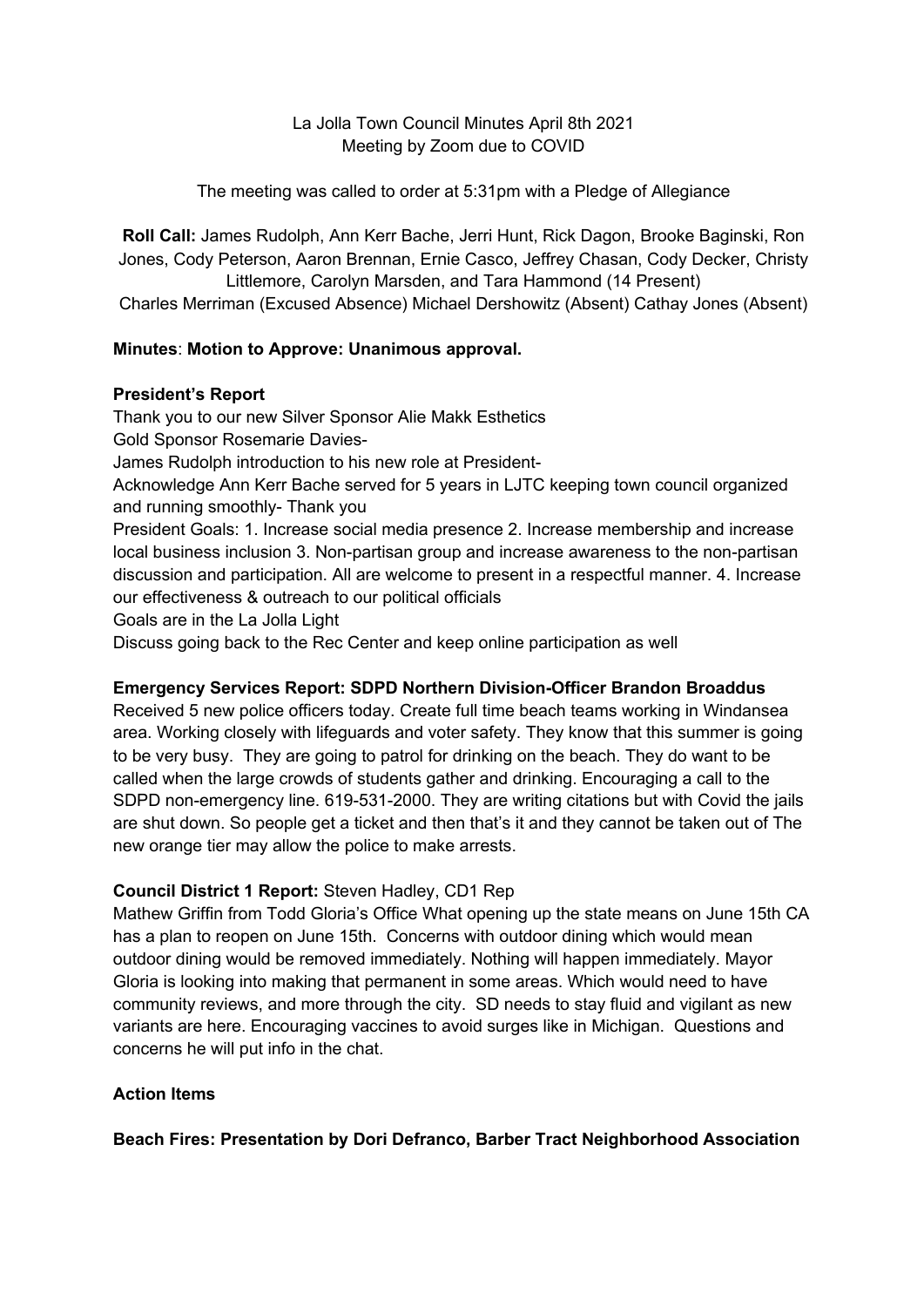Motion: To support the respective positions of the Barber Tract Neighborhood Associations (BTNA), La Jolla Parks & Beaches Committee (LJPB), La Jolla Community Planning Association (LJCPA) and La Jolla Shores Association (LJSA), favoring the banning wood and charcoal beach fires and support the use of portable propane grills that do not pollute or cause health and safety hazards. **Motion to approve:** Ann Kerr Bache/second Jeff Chasan. All in favor except Christy Littlemore-no, Ernie Casco-abstain.

1.) Supported the ban wood and charcoal beach fires with propane fuel fires only (currently allowed) in the populated community areas.

# **Windansea Belvedere Construction: Presentations by Andrea Rosati (Preserve Windansea) and Jim Neri (Friends of WIndansea)**

Information: This action item was to pull an approved project from the CPA. This item appears as Agenda Item 6.1 from the La Jolla CPA Agenda, dated 4/1/21: 6767⅓ Neptune Pl, Windansea Barrier (666879, Neri) (https://lajollacpa.org/ljcpa-trusteemeeting-4-1-2021-materials-comments/).

Motion: To pull this item from the CPA Consent Agenda and subject it to further review by the City of San Diego for safety and/or environmental effects. **Motion to approve:** Jeff Chasan/second Ron Jones. Approve:10, No:1, Abstain: 5.

- 1.) LJTC Support the pull of the Windansea Bluff Construction of a Belvedere located at the top of the staircase near Kolmar.
- 2.) Require an environmental impact/geotechnical study.

James Rudolph clarified that the LJTC has not made a statement in agreement or disagreement on the issue but has voted to pull the Belvedere for further review by the City of San Diego.

# **Gliderport Committee Update**-Cody Peterson gave report

Motion: The San Diego City Council reinstitute the Gliderport Advisory Board to address safety issues and public access issues at the Gliderport, consider whether solo flyer pilots should have to pay annual membership fees or costs of insurance to fly at the Gliderport, and a review of issues regarding public safety and the right-of-way of tandem users in the park, as well as training.

**Move to Approve**: Cody Peterson/second Earnie Casco.

Discussion: Ernie Casco asked that the letter be written by the committee and sent electronically to be approved by the board of trustees.

Anne Kerr suggests we review the letter online in the next week to move this along and all trustees can look at it. Vote: Yes: 14, No: 0 Abstain: 2

Sea Lion update: Presentation by John Leek.

Anne Kerr Bache: All recommendations with UCSD made about signs and dates up and tell people to leave them alone. Working group is requesting the city to review the California Sea